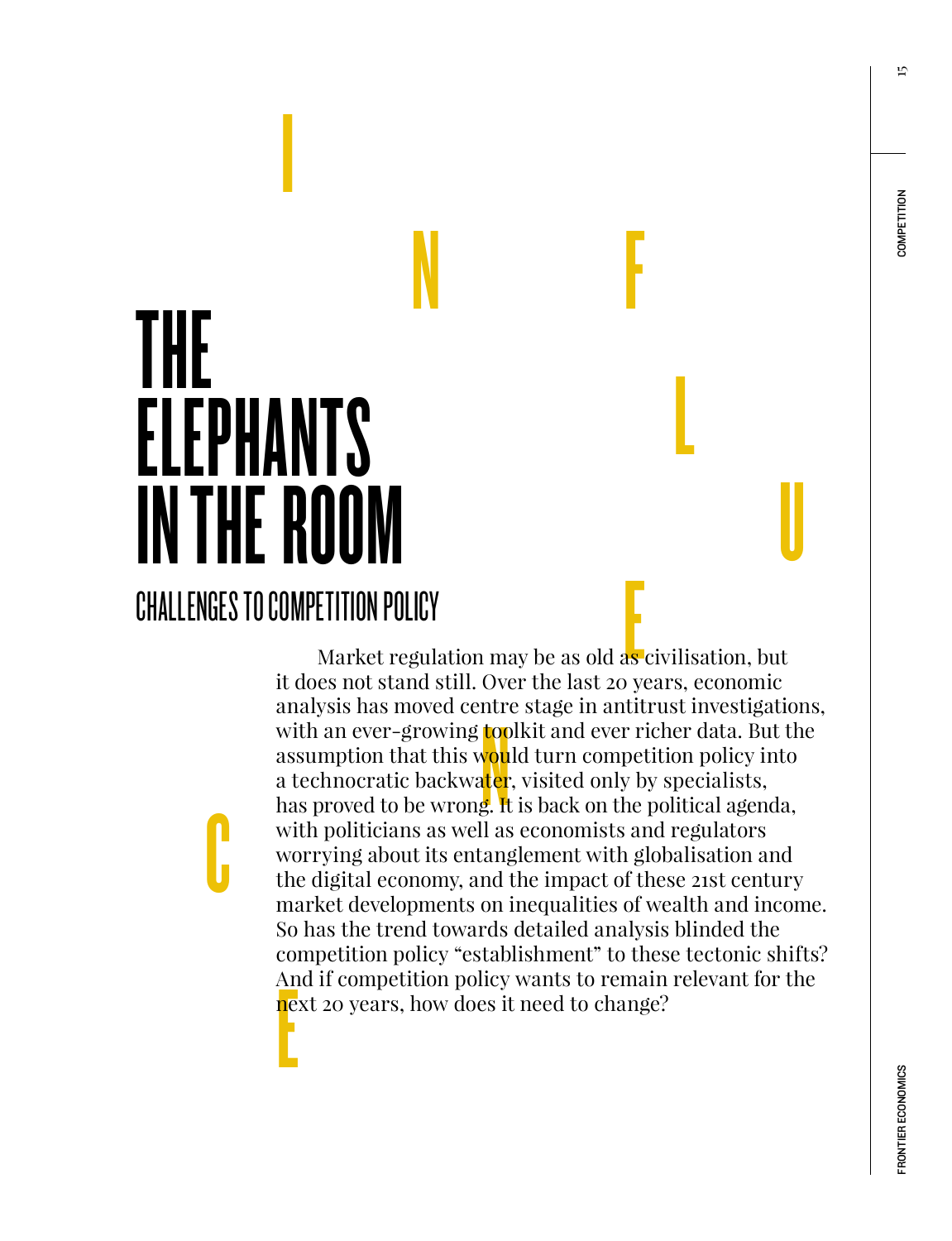# "THE FIRST RECORDED COMPETITION POLICY RULES ARE ALMOST 4,000 YEARS OLD"

If you thought antitrust was a peculiarly modern phenomenon, think again. The first recorded competition policy rules are almost 4,000 years old. King Hammurabi of Babylon included them on a list of almost 300 laws carved on the giant stone tablet now in the Louvre in Paris. Fair trading was clearly taken very

seriously: if a purchaser of property couldn't produce a witness to the transaction, he would be deemed a thief and put to death. Other Babylonian rules also set the first recorded price caps – detailed regulations on the charges asked for the hire of oxen, wagons and cargo boats.

Some 2,000 years later, the Roman emperor Diocletian imposed price caps on over 1,000 products. The list of products included lions – with the price capped at a whopping 150,000 denarii (perhaps they were found to hold a dominant position).

Diocletian competition policy seems to have worked well in the short term, preventing various exploitative practices such as the buying up of everyday goods to create artificial scarcity and drive up prices. But it quickly started to do more harm than good. Inflation meant that whole towns were unable to produce goods to sell below the price caps, or to trade competitively at all.

Merchants either traded illegally or went in for barter. Regulation, in short, killed the market, and by the end of Diocletian's reign, only four years after the Edict on Maximum Prices had been issued, it had to be abandoned. Even so, it took the new emperor Constantine several years to stabilise the Roman economy.

#### LICENCE, LIBERTY AND LAW

History is studded with such attempts to control market manipulation or inflation by capping prices; but other regulations designed to prevent anti-competitive practices were also in place in northern Europe before the first millennium of the Common Era. In England, the Domesday Book makes mention of the sanctions against "foresteel" – buying up goods before they come to market – that had existed in the time of Edward the Confessor.

For many centuries, however, monopolies were not so much banned as licensed, providing useful government revenue. It was not until the times of Adam Smith and John Stuart Mill that monopoly or cartel behaviour – which Smith opined would occur every time a group of traders got together, even if only for "merriment" – began to be seen as an affront to society.

The association of free trade with human liberty spawned new laws prohibiting trade restraints in the eighteenth and nineteenth centuries. French competition law has its roots in a statute passed in 1791 – just two years after the revolution – abolishing the guilds and merchant corporations. But the first major landmark of modern competition policy was the Sherman Antitrust Act, passed by the US Congress in 1890.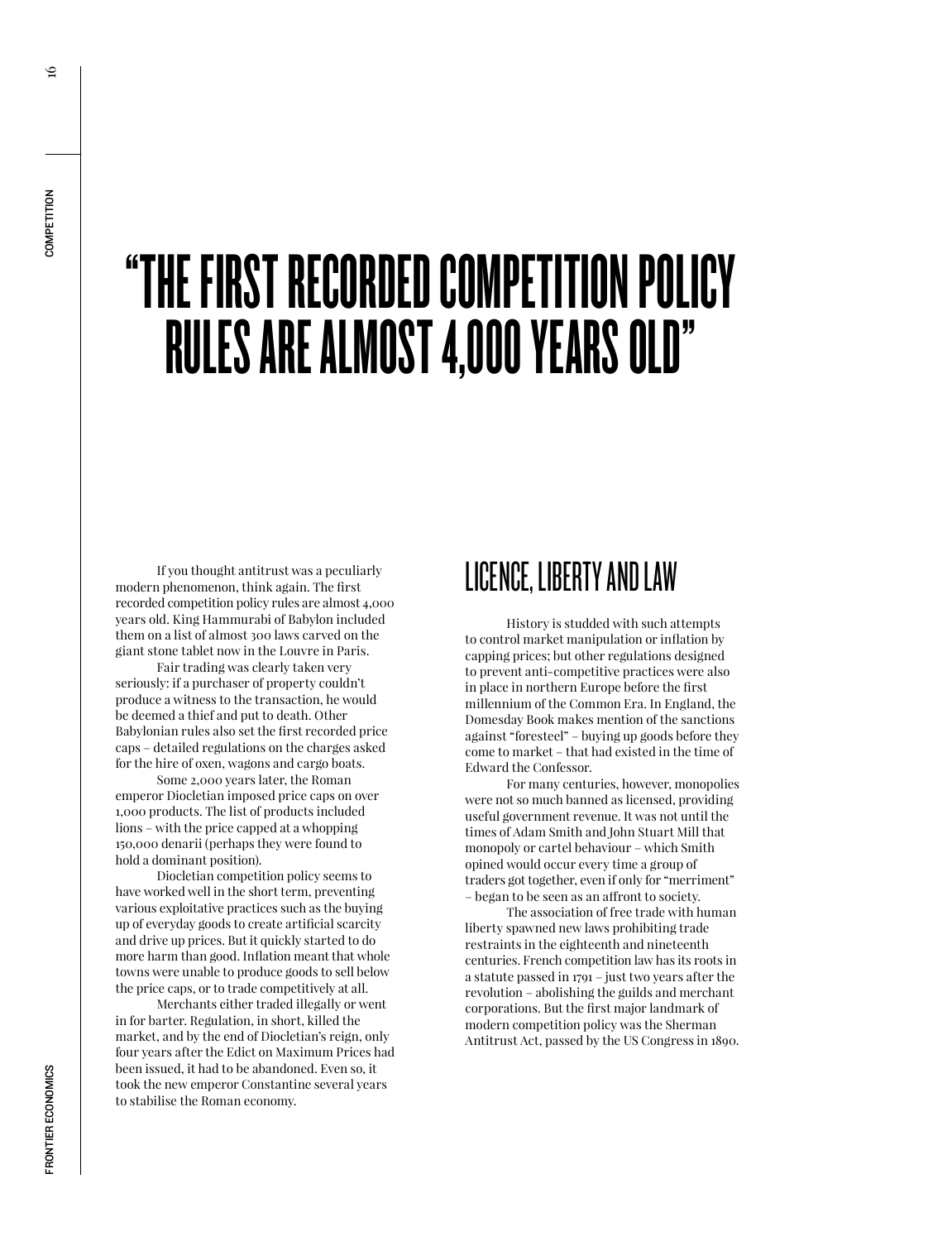The passage of this law, and the Interstate Commerce Act a few years previously, was a response to growing public resentment at the monopoly and cartel actions ("trusts") of industrial corporations, and an expectation that federal government should take responsibility for controlling these. The act was and remained contentious, with as recent and respected a critic as the economist Alan Greenspan, Chairman of the Federal Reserve for nearly 20 years until 2006, questioning its impact on enterprise and innovation.

But in fact, the only significant use of the act in its first ten years was against a trade union rather than a corporation: the union's backing of a railway strike was deemed to be a "restraint of trade" under the act. (Indeed, this potential use of the act had been influential in getting it through Congress, which was not wholly convinced of the need to restrain big business.) It was not until the 20th century, when supporting legislation was passed outlawing a wider range of anti-competitive practices, that America's ever-growing corporations really began to feel the heat.

What the Sherman Act unquestionably did do, however, was to land competition policy in the hands of the legal profession. With the Department of Justice (DoJ) charged with bringing actions, and/or plaintiffs needing lawyers to make their case for damages, the role of economists was secondary at most. It was only with the creation of the Federal Trade Commission in 1915, with its strong economics division (now the Bureau of Economics), that the economic impact of competition policy began to be properly debated.

But what did economists have to offer? Over time, they were to develop important roles as expert witnesses in courtroom dramas, where the lawyers might be debating when a certain merger might result in "market dominance" within the meaning of whichever laws governed the jurisdiction in question. But just as forensic scientists do not write criminal law, economists needed to offer more to help make competition policy itself.

As the Sherman Act showed, modern competition law had its roots in notions of "fairness" rather than economic impact. As late as the beginning of the 1960s, the findings in the famous Brown Shoe case emphasised the importance of preserving small, local companies. It concerned a merger that would probably not attract five minutes of regulatory attention today, yet it set ground rules for market definition that endured for decades. So what has changed since, and what part has economics had to play in the evolution of policy?

#### FAIR, PERFECT OR FREE?

To begin with: why was competition thought worth protecting? Well, because one of the first things an economics student learns in the study of markets is that competition stimulates innovation and efficiency, and drives down prices. Competition, in short, was a "good thing" because it increased economic efficiency and consumer welfare; and if it led to the collapse of inefficient firms, this was a necessary and even desirable outcome.

The problem with classical economics, however, was that its image of the desirable outcome that would maximise consumer welfare was a fantasy world of "perfect competition" – with many different fully informed customers choosing between the offerings of many different equally well-informed producers. Little in the real world came even close to that perfect state, making it small use as a basis for policy. Fortunately, modern economic ideas of competition and markets arrived in time to fill the gap.

An early milestone was Friedrich von Hayek's 1946 lecture, *The Meaning of Competition*. Originally better known for his work on monetary theory, for which he shared a Nobel Prize in 1974, it is his work on markets that has had greater shelf-life. In this lecture he argued that the assumptions of perfect competition were so restrictive as to make any application of it to the real world utterly meaningless. It was a "static" analysis, while:

*...competition is by its nature a dynamic process whose essential characteristics are assumed away by the assumptions underlying static analysis.*

The world was full of imperfections; what made markets so brilliant (and necessary) was their ability to iron out and work around those imperfections. And the prices arrived at in free markets would be powerful economic signals.

For Hayek, competition was a process of discovery: a well-functioning market was one that was effective at reacting to, and re-organising itself in the face of, a constantly changing and imperfect world. One could never, in such an uncertain world, simply point to what a competitive outcome should look like and regulate to achieve it. (Memo to Diocletian: we just don't know what the right price is for a lion.)

A heavy blow to faith in free markets was delivered by the financial crisis, and a shift to more direct intervention by regulators followed (even, in the UK, including price caps). But Hayek's concept still lives on, as witnessed by the definition of competition used by the UK's Competition and Markets Authority (CMA) in its market investigation guidelines:

*…Competition is a process of rivalry as firms seek to win customers' business. It creates incentives for firms to meet the existing and future needs of customers as effectively and efficiently as possible – by cutting prices, increasing output, improving quality or variety, or introducing new and better products, often through innovation; supplying the products customers want rewards firms with a greater share of sales.*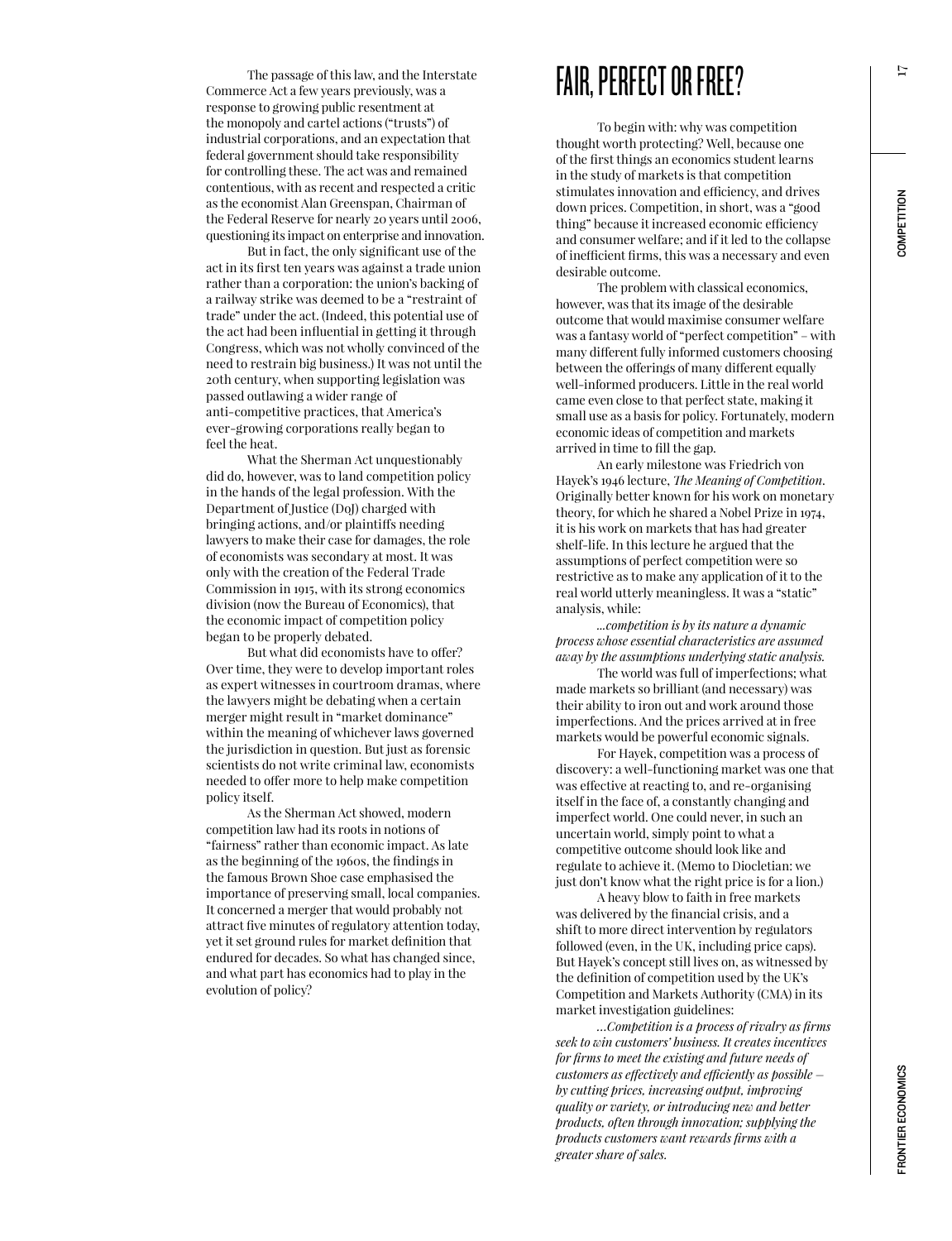COMPETITION

It is a perspective that makes it clear that we cannot be sure that a market isn't working just by looking at the outcomes. We need to understand the way in which the market got there, and where it might go next. We need, in short, to focus on the dynamic, not the static. And it was that need to get under the bonnet of a market before intervening that gave economics a pivotal role in the development and enforcement of modern competition policy.

## TOOLING UP

Hayek may have published his work on competition in the 1940s, but it took a long time for economic analysis to truly take its place at the heart of antitrust enforcement. By the 1990s, industrial economics was being increasingly widely deployed in the assessment of mergers and abuses of dominance in the US and Europe, but there was a lack of consistency, in both the quality and depth of analysis and the regulatory framework around it.

In merger investigations, for example, the critical question for US investigators was whether a tie-up between two firms would lead to a "substantial lessening of competition" (SLC). By contrast, for the European Commission (EC) the question was whether it would "create or strengthen a dominant position as a result of which effective competition would be significantly impeded". This led a number of European investigations down rabbit holes of lengthy debate about whether the firms in question were "dominant". Arguably, it also encouraged a focus on the structure of the market, rather than a Hayekian analysis of the impact of the merger on the process of competition.

These issues came to a head in Europe nearly 20 years ago, just as Frontier was getting going. In 2002, the European Court of First Instance annulled three EC merger prohibition decisions in swift succession. The Court's judgements were blisteringly critical of the EC's (mis)use of economic theory and its assessment of the evidence.

UPWARD In overturning its decision to prohibit the merger of package holiday companies Airtours and First Choice, for example, the Court identified "errors, omissions and inconsistencies of the utmost gravity". Among other things, the Court found that the Commission had misapplied the economic theory of tacit collusion, and had erred in its assessment of the ability of smaller competing tour operators to compete with the merged entity and the ability and willingness of customers to switch away from the merged entity in the event that it sought to restrict capacity and increase prices.

These decisions prompted a good deal of soul-searching in Brussels, followed by a series of significant changes to the framework used to investigate mergers. This included the introduction of a "significant impediment of effective competition" (SIEC) test that was much more closely aligned with the SLC test used in the US. The EC also committed itself to an:

*…across-the-board increase in the economic expertise in our case teams and…the capacity for more rigorous testing of the economic models we apply in our investigations.*

This commitment manifested itself in two ways. First, the EC introduced new guidelines on a range of aspects of antitrust law – including merger assessments and enforcement against abuses of a dominant position – which made it clear that economic analysis would play a central role in shaping the Commission's investigation process and resulting decisions. At the same time, the EC created the Office of the Chief Competition Economist, soon containing 30 or so competition economists involved in the more contentious aspects of much of the EC's competition work.

The original function of the office was to stimulate debate – and at times internal challenge – within the EC, with the aim of ensuring that its antitrust decisions were couched in more rigorous thinking about the process of competition. In practice, the office has played an even more central role than this, frequently spearheading much of the investigation process.

In the decade and a half since the reforms, economic analysis has cemented its position at the heart of antitrust investigations on both sides of the Atlantic. The analysis of mergers provides a case in point. In the past (and especially in Europe prior to the replacement of the "dominance" test), much of the focus of merger assessment was on "defining" markets.

The idea was that you first needed to define the competitive boundaries of the economic activities that the merging firms were engaged in (rather like draping a boundary rope round a cricket field). Any businesses whose economic activities fell within this boundary were relevant competitors, whereas any businesses outside it were, in effect, ignored. The next steps were to calculate the market shares of the merging firms within this roped-in market and thereby to identify the impact of the proposed merger on market concentration. Mergers that led to a material increase in market concentration would be frowned upon.

From a "clear bright lines" perspective, this approach had much to recommend it. The list of competitors could be neatly defined and tidy rules could be drawn up about threshold levels of market concentration that would trigger concerns. But splitting a colourful spectrum of firms into a black-and-white list of "competitors" and "non-competitors" was essentially an artificial exercise – just about OK for an initial first-pass analysis, but not for an in-depth assessment.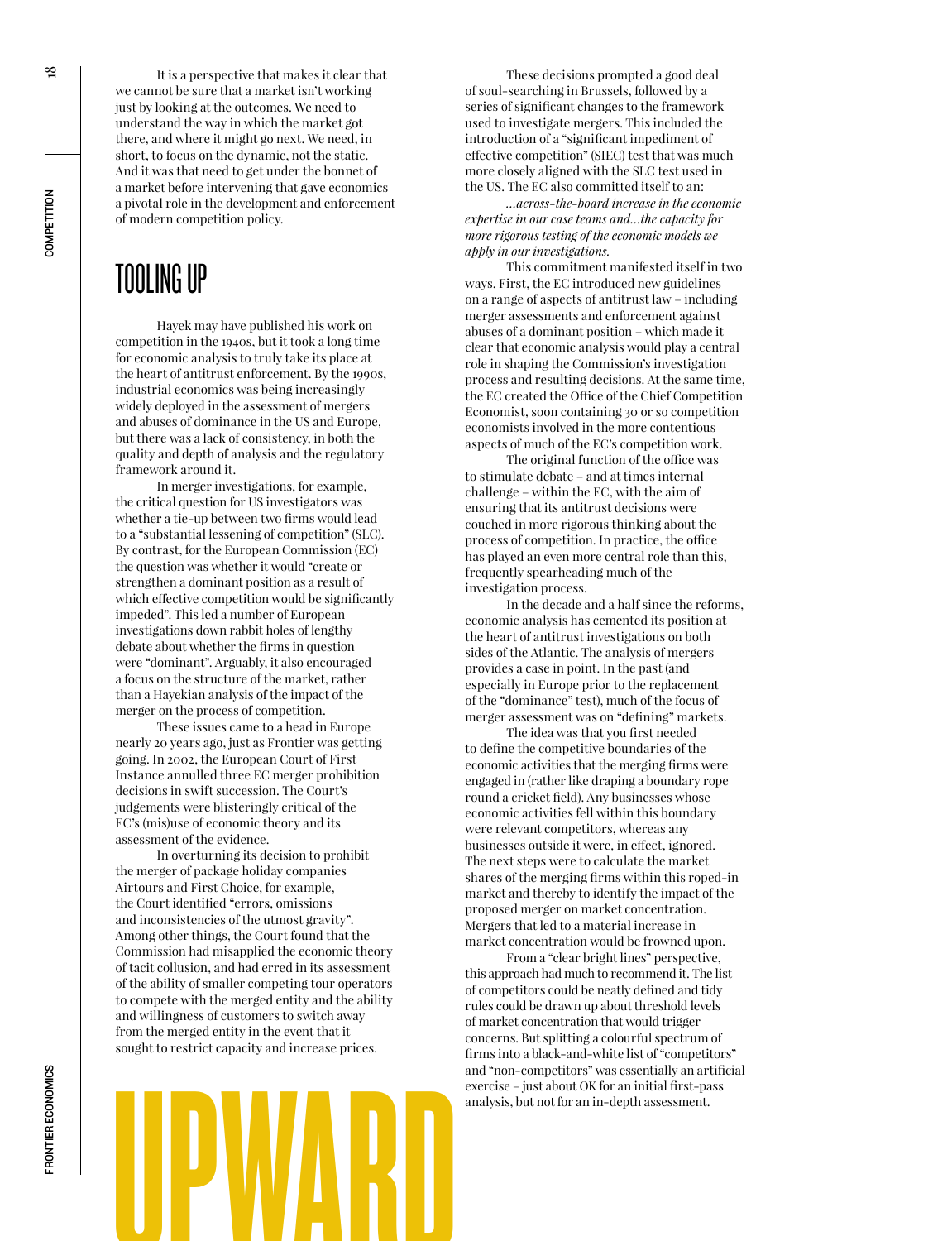# and from a Hayekian angle, the approach<br>fell well short of the mark. Market definition is<br>an inherently static concept: it marks out fixed<br>boundaries that do not help understanding of<br>the dynamic forces that shape the long

# PRICING

fell well short of the mark. Market definition is an inherently static concept: it marks out fixed boundaries that do not help understanding of the dynamic forces that shape the long-term evolution of competition. This may not be a major problem in long-established markets, where the same firms have been playing the same roles for years, but it definitely is a problem in fast-growing industries where innovation is the watchword. Similarly, market concentration (the twin sister of market definition) is, at best, a rough and preliminary indicator of market power and – as we shall discuss later – can be seriously misleading in markets characterised by "winner-takes-all" competition and/or low barriers to entry.

However, few in-depth merger investigations conducted in the US or by the EC were quite so simplistic by the early 2000s. In practice, some consideration would usually be given to "out-of-market" constraints and the potential for new firms to enter and expand. And in some cases, the merging parties would make detailed economic submissions that would act as a catalyst for a more rigorous investigation. Nonetheless, the framework did little to ensure a consistently rigorous approach – a weakness brutally exposed by the Court of First Instance's rulings in the early 2000s.

And meanwhile, economists had begun to search seriously for new toolkits for merger analysis, with academics based in the US leading the charge. This resulted, among other things, in a family of techniques that focused on estimating the "upward pricing pressure" that a merger could bring about, without the need to fixate on market definition or simplistic measures of market concentration. With these techniques, economists look at empirical evidence on the closeness of competition between merging parties, in order to estimate how far they are preventing one another from increasing prices; and they combine this analysis with evidence on the merging parties' profit margins, in order to estimate how far a merged entity would benefit from increasing prices once its merger removed the pressure of competition between its two elements.

This "upward pricing pressure" toolkit has now been widely deployed in a number of jurisdictions. In the US, the benefits of the framework are directly espoused in the horizontal merger guidelines of the DoJ and the Federal Trade Commission. And while the EC's guidelines do not mention upward pricing pressure techniques directly, the toolkit has played a prominent role in informing the EC's thinking on a number of high-profile merger investigations, particularly in the telecoms sector.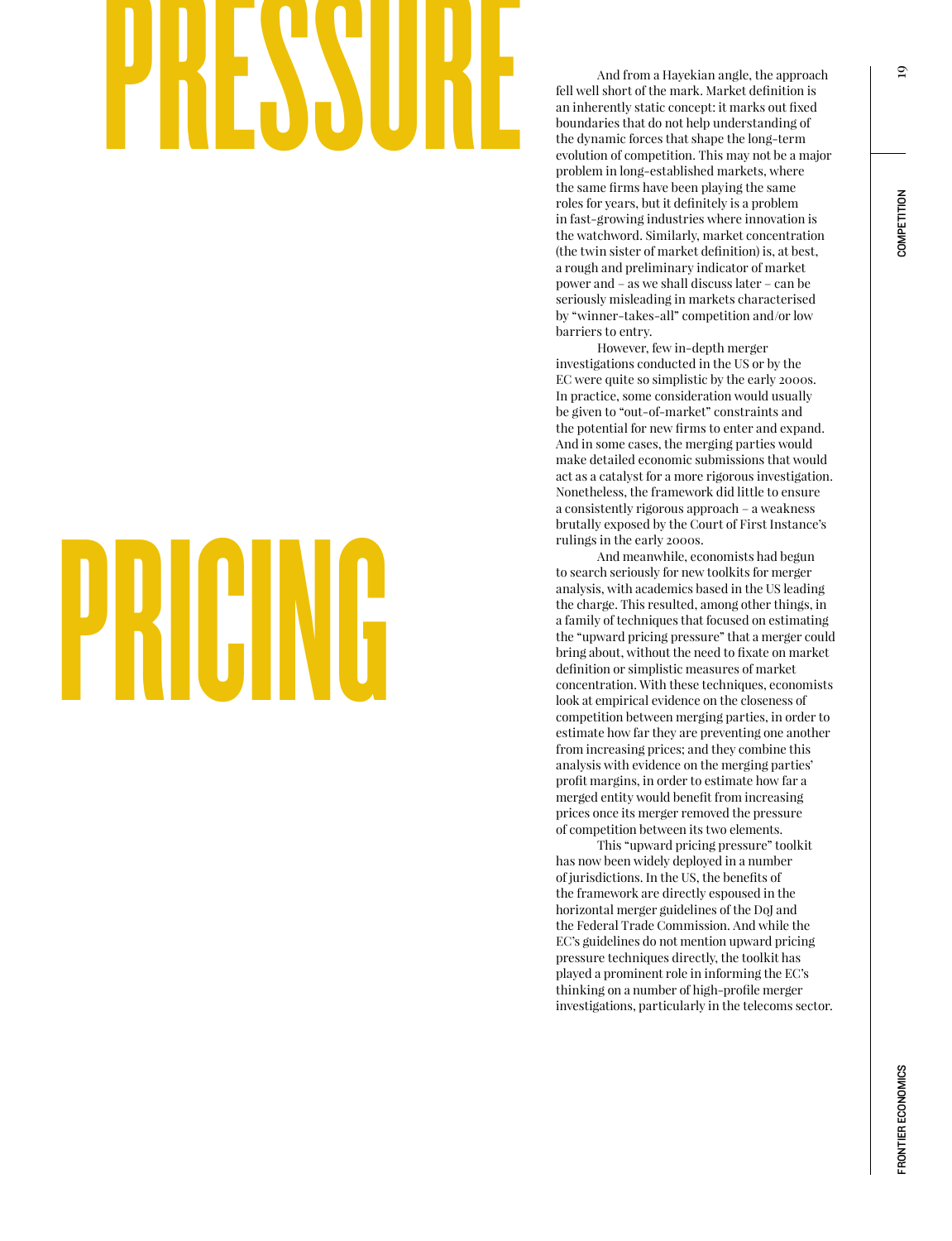At the level of the individual EU member state, the take-up of these techniques has been less consistent. Some national competition authorities, such as the UK's CMA, have made a lot of use of these tools, whereas others, such as Germany's Bundeskartellamt, for now remain fonder of the traditional market definition approach. In Asia, upward pricing pressure tools have similarly played a more marginal role to date, though China's antitrust watchdog, MOFCOM, has taken account of such analysis in recent merger clearance decisions.

In practice, market definition and market concentration analysis continue to play a role in most horizontal merger investigations, albeit more often as an initial screening device than the centrepiece of the analytical framework. And it is debatable how far the new tools really improve on the old approach. They may move considerations of the closeness of competition centre stage, but they make a number of implicit assumptions about how competition works that are challenged rather less often than they should be (for example, they typically assume a specific form of price competition and a certain shape of consumer demand). Above all, they still essentially view competition through a static "classical" lens and so fail Hayek's call to think about competition as a dynamic process of innovation and discovery.

But the improved toolkit has brought other benefits. For example, the shift in approach from market definition to closeness of competition has arguably paved the way for more sophisticated analysis of non-horizontal mergers. For these transactions, the potential competition concerns involve the merged firm leveraging pre-existing market power in one area to build market power elsewhere: a vertical merger, for example, might allow a monopoly producer of an essential input to foreclose downstream rivals by refusing to supply this input on competitive terms. Or, following a conglomerate merger, a firm could make the purchase of a popular product conditional on the purchase of a less popular one that customers might otherwise have bought from a rival producer.

It is impossible to assess the severity of these non-horizontal competition risks simply by defining the relevant markets and calculating market shares: such an approach might, at best, provide some insight into whether the merged party in question would be able to foreclose rivals, but it would reveal nothing about whether it would in reality have any incentive to do so. After all, pursuing such a strategy would involve costs for the merged business in question as well as benefits, since it would be restricting its own sales in one market in an effort to cripple its rivals elsewhere.

#### FIGURE 1.1: LIFT GOING UP: EVOLUTION OF THE AVERAGE NUMBER OF REFERENCES TO "VERTICAL" AND "NON-HORIZONTAL" PER EC PHASE II MERGER DECISION DOCUMENT



Source: Frontier Economics analysis of EC Phase II decision papers.

#### FIGURE 1.2: AVERAGE ANNUAL PERCENTAGE CHANGE IN MARKET CONCENTRATION IN US, BY INDUSTRY



Source: Autor, David et al. The Fall of the Labor Share and the Rise of Superstar Firms, May 2017.

Note: CR4 denotes fractions of sales accrued by the four largest firms in an industry; CR20 denotes the fraction of sales accrued by the 20 largest firms in an industry. Chart shows mean results across multiple industries in each sector.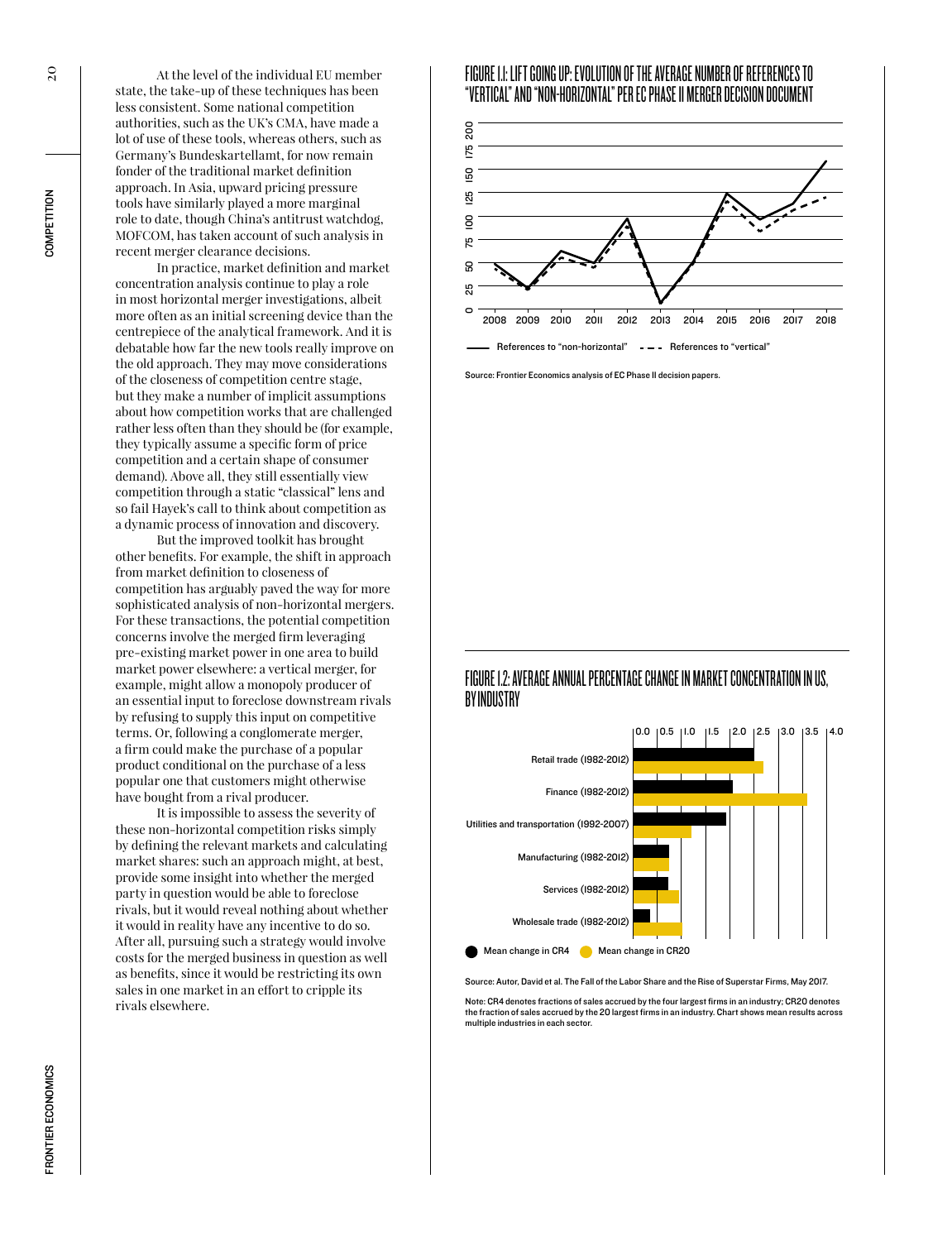Fortunately, the techniques that economists had developed to assess incentives to increase prices following horizontal mergers could also readily be adapted to aid thinking about the equivalent questions in non-horizontal cases. As a result, competition authorities have become increasingly comfortable with lifting the bonnet on vertical theories of harm that they may otherwise have avoided. An analysis of merger investigation decisions issued by the EC over the past decade bears this out. As Figure 1.1 illustrates, there has been an upward drift in the number of references to "vertical" and "non-horizontal" issues in such decisions.

In the US, there are signs of a similar trend, albeit from a different starting point: until recently the prevailing orthodoxy there was that vertical mergers were at worst harmless and frequently pro-competitive, reflecting the influence of laissez-faire "Chicago school" thinking. But the new tools available to competition authorities for analysing vertical mergers appear to have emboldened the competition watchdogs. In 2017 the DoJ broke with decades of US antitrust precedent in bringing a lawsuit against AT&T's \$85 billion acquisition of Time Warner on the basis of vertical concerns. The DoJ's worry was that AT&T would have the ability and incentive to foreclose rival video streaming services by withholding or impairing access to "must-have" Time Warner video content. The DoJ's lawsuit against the companies was ultimately thrown out by the courts – suggesting that the DoJ's ambitions to take a more aggressive stance on vertical mergers may have been knocked back, at least for now. Nonetheless, the case resulted in an intense level of scrutiny on important vertical issues that would, until recently, have been almost unthinkable in the US.

However, the increasing centrality of economic analysis in competition investigations has come at a cost, in terms of clarity as well as cash. It is not only lawyers who may miss the days when enforcement had clearer bright lines, involved simpler and shorter investigations, and when making risk assessments based on precedent was considerably easier. The financial cost to firms of competition inquiries has ballooned. Regulators complain, not without some reason, of an arms race, in which companies spend ever more on more detailed and comprehensive analysis. But the authorities contribute to the race with ever greater use of their information-gathering powers. The result is that inquiries often become overlong and overcomplicated.

Competition economists, like those at Frontier, have played an increasing role in the vast set-piece battles of competition inquiries and merger clearances. The biggest ever takeover occurred just as Frontier was being launched – the \$183 billion merger between Vodafone and Mannesmann. With deals of this size, the costs of regulatory clearance seem almost trivial. But cumulatively, the costs of regulatory inquiries into a target industry may be substantial.

And the introduction of new economic techniques has had another unhappy by-product. Economics may be playing a more central role in antitrust investigations across a wide range of jurisdictions, but different competition authorities started from different positions and have progressed at different rates. Consequently, the arguments that might satisfy MOFCOM in China remain different from those that would be most persuasive to Bundeskartellamt in Germany, and different again from the types of evidence now sought by the DoJ in the United States or the EC in Brussels. Even if most competition authorities are heading in the same direction, the different starting points and rates of travel may create even more work for businesses for the foreseeable future.

#### NEW CHALLENGES

The cost and complexity of competition investigations may be a nuisance for businesses and regulators, but until recently the sense was that this was a side-effect of a system that was generally serving an important purpose well – a matter for the industry practitioners to consider, but not a dilemma to keep political leaders awake at night. The impression that the modus operandi of competition policy was largely settled was created by over a decade of steady incremental development. It came to be taken for granted that competition authorities – a little like central banks – were one of those techy bits of government best left to independent experts.

But like central bankers, competition authorities have found that backwaters can still be flooded by events. And competition policy is back on the political agenda, with assaults on its uses and abuses from all sides. In the US, there are growing concerns that competition policy has been unable to prevent rising levels of market concentration and inequality. These voices have found echoes in Europe, with the economic ministers of France and Germany going as far as suggesting that current competition policy has allowed China to take unfair advantage of globalisation.

Three huge – and interlinked – forces have combined to catapult competition policy back to political prominence: the rise of the "intangible" asset, globalisation and the financial crisis and its aftermath.

## INTANGIBLES AND INEQUALITIES

Investment in intangible assets (ideas and software) began to outstrip investment in tangibles (hardware) in the US as far back as the 1990s. Now much of Europe is following suit. In *Capitalism Without Capital*, published in 2017, Professor Jonathan Haskel, of Imperial College London, and Stian Westlake point out how the economic characteristics of intangible assets create a shift in favour of winner-takes-all competition in the global marketplace.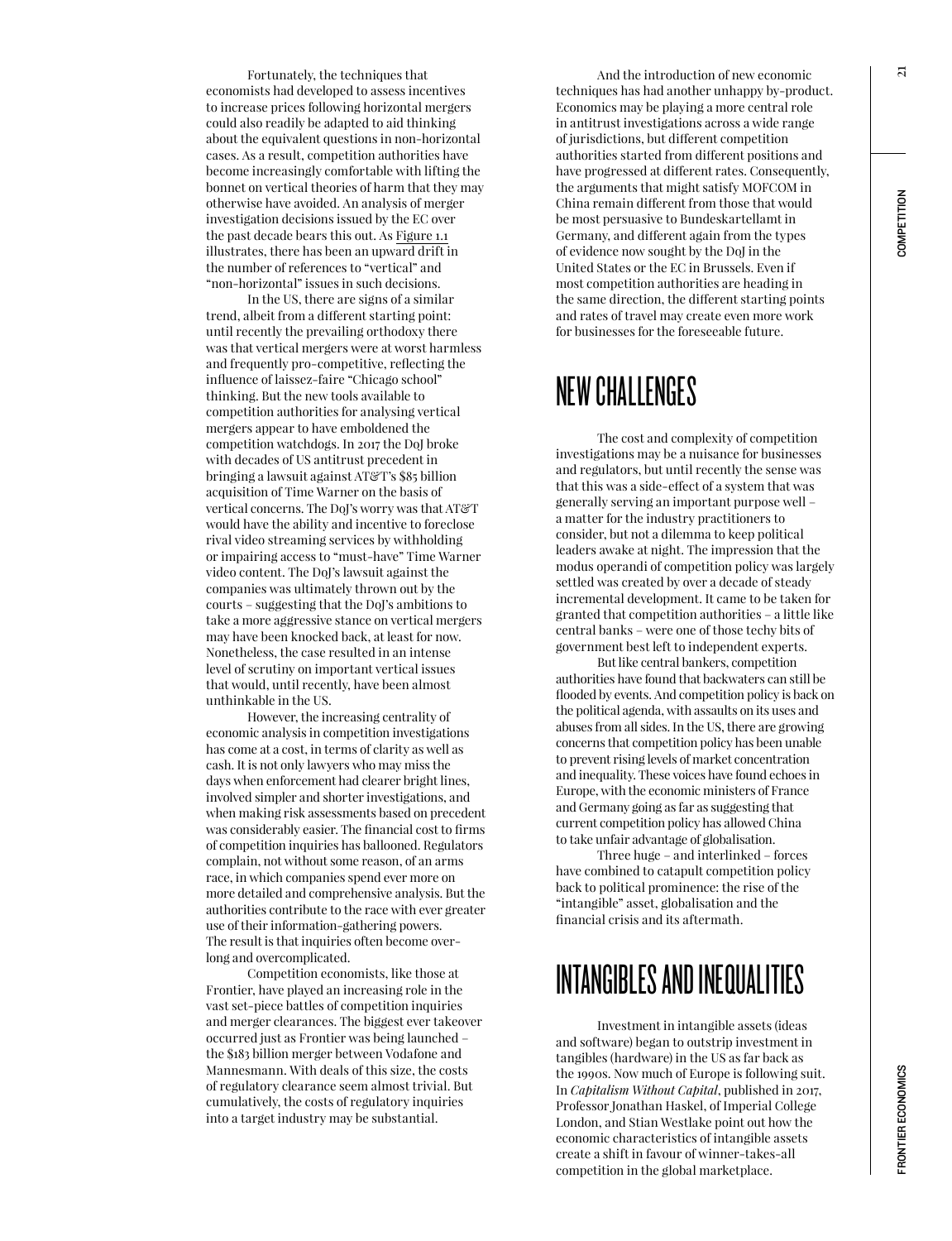Professor David Autor, of the Massachusetts Institute of Technology, and others have done much empirical work demonstrating the extent to which markets have been shifting in favour of a smaller number of "superstar firms" – not just in the tech sector, but as Figure 1.2 shows, across a broad swathe of "traditional" industries, ranging from manufacturing to utilities and transportation.

A reduction in the intensity of competition resulting from a greater concentration of market power is evidently a potential threat to consumers. But in the US, the debate has been given an added edge by arguments linking globalisation and the increasing levels of market concentration to the second factor: an increase in the inequality of wealth and income.

At the international level, the picture is more complex: while debate continues about the extent of the shifts, it seems generally agreed that if the world's poorest have not gained much, rapid growth in poorer countries has created a new "middle class", whose incomes have risen while those of many in rich countries have stagnated. But all analyses seem to agree on the sharp increase in the share of the richest 1%.

The link with the development of the new economy is debatable, but the gains enjoyed by its leaders are evident, as they use their innovative ideas (or intangible assets) to generate wealth on a global scale. The competition for their skills is intense – one reason why earnings at the leading edge of technological progress have risen dramatically since 2000, while wages at other firms have flatlined.

The third factor – the global financial crisis, and the subsequent recession – has left ordinary citizens in Western economies with a still greater sense that markets are not working for them. Slow or no growth in labour productivity throughout most of the economy has depressed real wages and the labour share of GDP. With ever-larger profits in the hands of an ever-smaller group of mega-corporations, so the argument goes, the world may be entering a new "Gilded Age" of byzantine trusts and robber barons. For Vanderbilt and Rockefeller, should we now read Bezos and Musk?

In political debate, distinction is rarely made between "good" profits (generated by the successful exploitation of innovation) and "bad" profits (generated by the exploitation of market power). The same emotional elision is made between "big" and "bad", as it has been from the early days of competition policy: Louis Brandeis, the associate judge of the Supreme Court who urged the creation of the Federal Trade Commission, wrote passionately of *The Curse of Bigness*, a theme revived by the school of New Brandeisians today.

Economists struggling to maintain the argument that the key test is not size but consumer welfare find themselves faced with the deceptively simple question: if competition is the key economic mechanism through which the benefits of capitalism are disseminated, how or why has this failed to happen?

# "BUT UNEASE ABOUT THE FOCUS OF COMPETITION POLICY IS GROWING IN EUROPE TOO"

#### COMPETITION AND **COMPETITIVENESS**

Among policy-makers and politicians, the responses to these pressures have been conflicting and even self-contradictory. In the US, there is the anti-competitive protectionist rhetoric – and actions – of President Trump, conflicting with his occasional assaults on those Big Tech corporations whom he has found less than supportive. But among both populists and policy-wonks alike, there is talk of the need for another "trust-busting" era – an assault on the homegrown monopolies of the new economy.

It's not often that discussions of the Herfindahl-Hirschman Index – a decidedly unsexy measure of market concentration – make it all the way to the Oval Office. But in 2016, they did just that, when a report by the White House Council of Economic Advisers prompted President Obama to issue an Executive Order calling on federal departments and agencies to identify actions to promote more competitive markets.

The case for the prosecution against the competition authorities was most powerfully made by a then-almost-unknown law student, Lina M. Khan, in the Yale Law Review in 2017. In "Amazon's Antitrust Paradox", she argued that:

*…the current framework in antitrust – specifically its pegging competition to "consumer welfare," defined as short-term price effects – is unequipped to capture the architecture of market power in the modern economy… Specifically, current doctrine underappreciates the risk of predatory pricing and how integration across distinct business lines may prove anticompetitive.*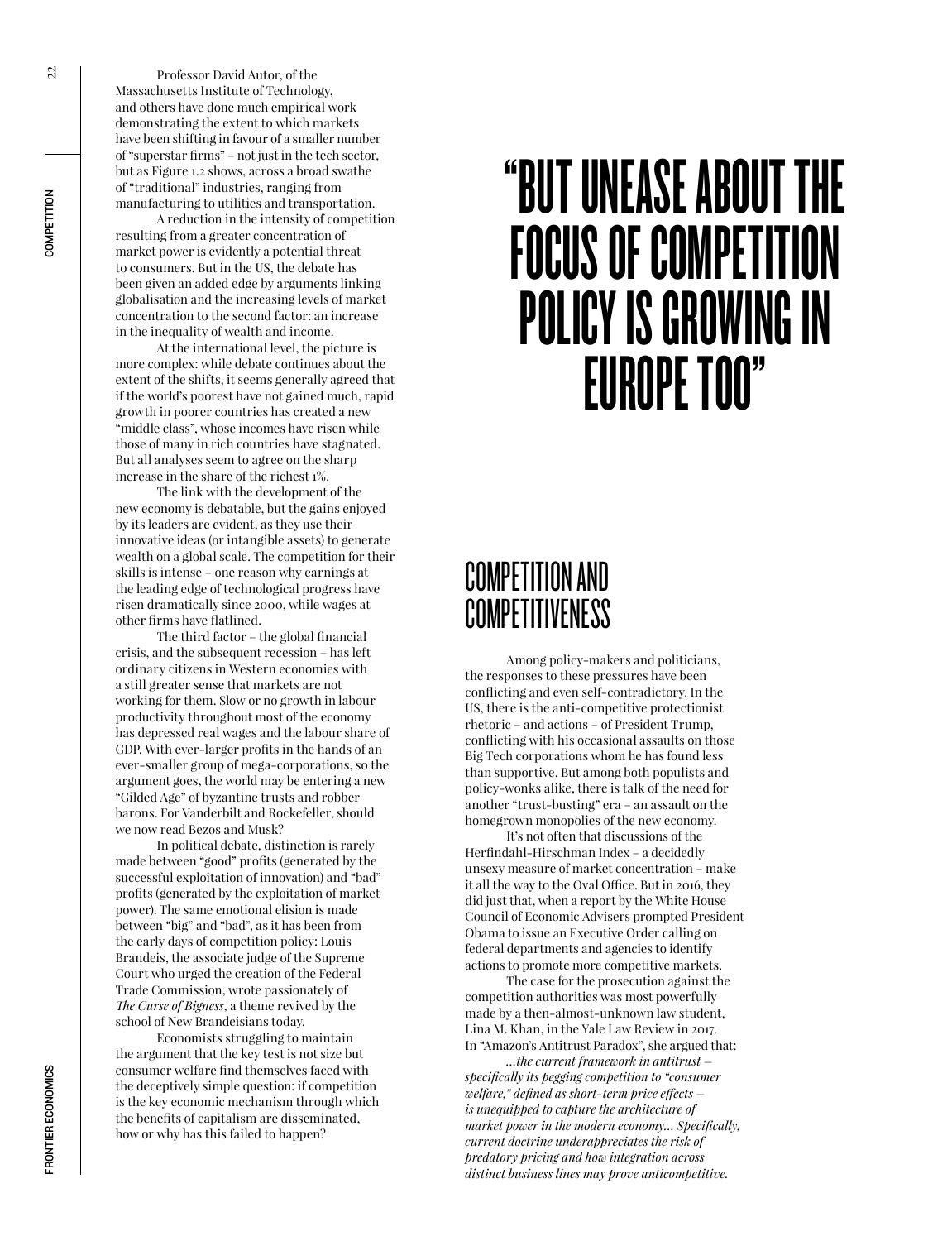23

A legal celebrity almost overnight, Lina Khan's critique has provoked reaction from a number of prominent US scholars and lawyers such as Daniel Crane and Herbert Hovenkamp. The latter has warned that if "superstar" companies are targeted simply because their low prices hurt competitors, we may "quickly drive the economy back into the Stone Age, imposing hysterical costs on everyone". But Khan has struck a chord with policy-makers.

Senator Elizabeth Warren, who in 2019 declared herself one of the Democratic hopefuls for the next presidential election, has already published her manifesto on the subject, zeroing in on the Big Tech companies that feature prominently on the list of global superstar firms. She argues that:

*…As these companies have grown larger and more powerful, they have used their resources and control over the way we use the Internet to squash small businesses and innovation.*

Senator Warren blames weak antitrust enforcement and promises dramatic remedial action – all neatly captured for the digital age under the hashtag #BreakUpBigTech. Even the Chicago school – famous for its free market economics – has turned its mind to the question of whether the US has "a monopoly problem" and what should be done about it. And a growing band of New Brandeisians argue strongly for a more wide-ranging antitrust regime.

A group of a dozen attorneys general from different states have proposed to the FTC inquiry into "Competition and Consumer Protection in the 21st Century" (launched late in 2018) that the balance of competition law should change. Its focus on "price effects that challenged conduct may have on the consumer" should also extend to "conduct with harmful effects on innovation and quality" and it should seek to "protect the competitive process, for the ultimate benefit of consumers".

In Europe, challenge has been slower, but the debate is beginning to be equally stormy. And again it is Big Tech that is emerging as the main lightning rod for criticism. There is concern about the power of American tech giants, socially and economically, as well as (belated) recognition that still greater economic influence may be wielded by Far Eastern competitors in the future.

There is also, slightly contradictorily, recognition of the importance of scale for effective competition in the increasingly integrated global marketplace, with some voices in France, Germany and some other countries calling for the creation of national or European "champions" that can compete on level terms with the Wild West. The EC's ongoing study of market concentration will no doubt fuel this debate.

For the present, however, the EC remains focused on competition rather than competitiveness – as illustrated by its controversial recent decision to prohibit Siemens' proposed acquisition of Alstom. In the UK, the same debate erupts periodically, and Brexit has undoubtedly sharpened it – with the Brexiteers radically divided between free marketeers and protectionists. At least for the present, faith in the economic value of competition remains embedded in the UK regulatory system, and indeed several sector regulators (such as those for financial services) have only recently had competition added to their statutory objectives.

But unease about the focus of competition policy is growing in Europe too. How can competition authorities make a better job of policing markets? How has the digital revolution changed the name of the game? And are we fighting a 21st century battle with 20th century thinking?

France and Germany are calling for the reform of competition policy to take the impact of globalisation further into account. They argue that the EC has a static view of geographic markets, which ignores the future integration of these markets, which firms need to anticipate if they are to remain competitive. Meanwhile, in February 2019 the chairman of the UK's CMA, which after Brexit will necessarily have a bigger role as a wholly independent competition authority, wrote to his sponsoring department complaining that we have "an analogue system of competition and consumer law in a digital age".

Lord Tyrie counselled his secretary of state to ignore the likely "opposition from many parts of the competition establishment" to his request to kick away a fundamental constraint on competition policy – proposing that his organisation should no longer make "interventions based on competition alone" but should take a wider view of "consumer detriment".

He may have been partly motivated by a desire to pre-empt criticism of the CMA by the expert panel appointed in 2018 by the chancellor of the exchequer, under the chairmanship of President Obama's former chief economist, Professor James Furman. Professor Furman had been requested to recommend changes in the competition framework to "unblock digital competition". But this letter was a sign of the times.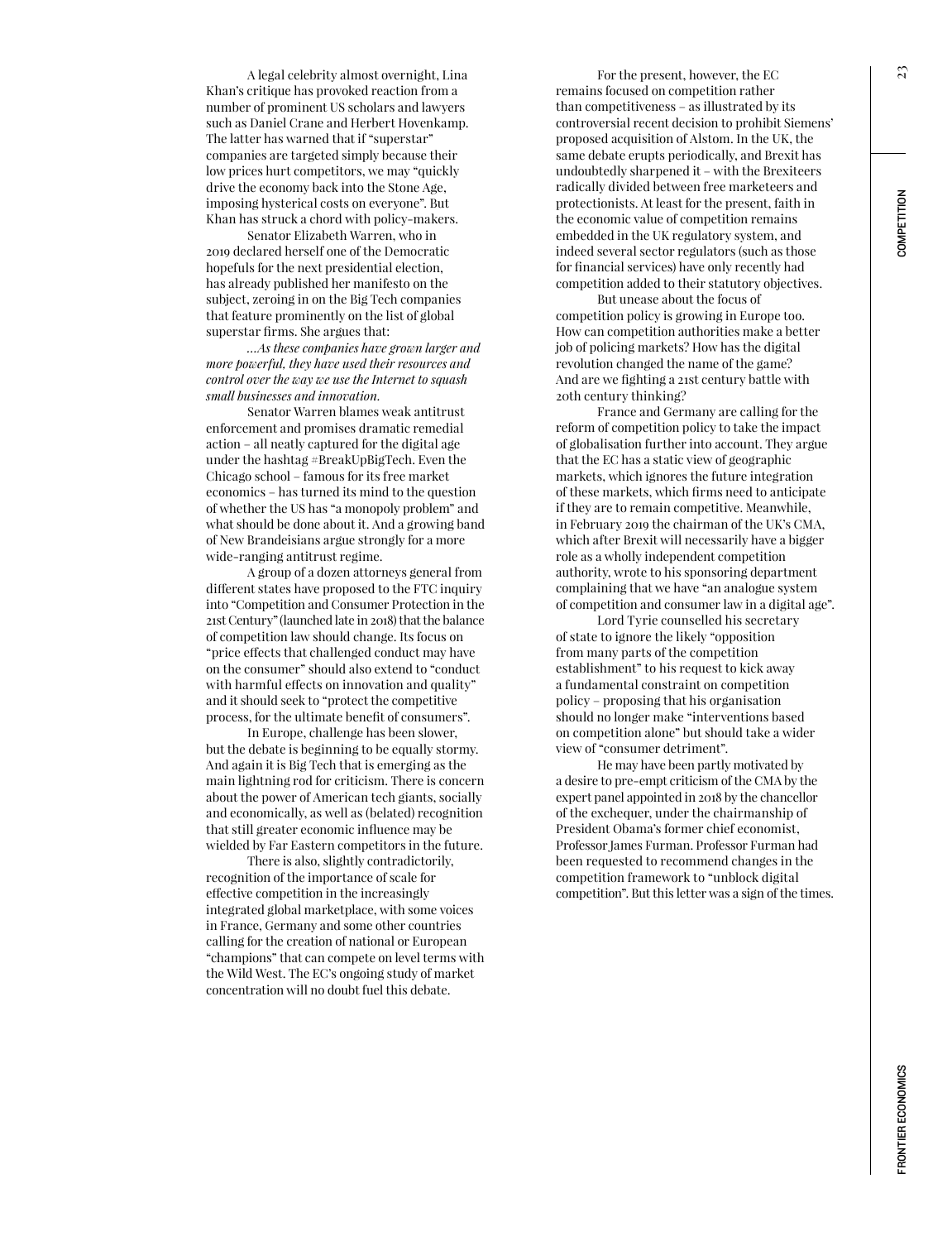# HORSES FOR COURSES

As we have seen, this is not the first occasion on which competition policy has been deemed inadequate or expected to serve a broader purpose than economic efficiency. Such diversions have, however, often been unhappy, not least because the politicisation of competition policy easily leads to tit-for-tat protectionism.

The new economy presents governments with a range of different challenges. But governments have tools other than competition policy with which to address issues such as income inequality or social disadvantage, and good governance is best achieved by using the right tools for the job.

A wider debate is taking place about the appropriate nature and extent of supervision of online markets. In April 2019 the UK Government, for example, announced plans to appoint a new independent regulator with powers to enforce a "duty of care" on online platforms, with the aim of making the UK "the safest place in the world" to be online. Whether or not a proliferation of regulators makes sense, at least it shows recognition that it would have been inappropriate to land on competition authorities the responsibility of ruling on what material on social media encouraged self-harm, child abuse or racism.

Of course there will be issues in the new economy (as in the old) where different policy objectives and different regulators are in conflict. In the US, there has been much criticism of Europe's General Data Protection Regulations (brought into force in 2018, and presided over by information commissioners) – notably by Commerce Secretary Wilbur Ross, but also by a range of economists who argue that the regulations are anti-competitive: that they have inhibited innovation and tended to entrench the dominance of those market-leading firms that currently hold the most information on consumers.

But at the same time, the FTC has faced criticism for the weakness of US privacy protection, and the Cambridge Analytica scandal escalated anxiety about the use of personal information. In the end, the trade-off between society's desire to protect personal data and the economic benefit it might enjoy from a free-for-all needs to be resolved at a level above that of a mere competition authority.

So in general, arguments about a new role for competition authorities should be taken more seriously when they suggest ways of better doing the day job than when they suggest night jobs for them, unrelated to competition. They are unlikely to do the latter well, while they have to be able to go on demonstrating that they can do the former. Which brings us to the nub of the question: what are the weaknesses in the way competition authorities are going about things now? And/or do features of the new economy – in particular the digital markets at its heart – require a rethink?

# "THE NEW ECONOMY PRESENTS GOVERNMENTS WITH A RANGE OF DIFFERENT CHALLENGES"

 $\overline{24}$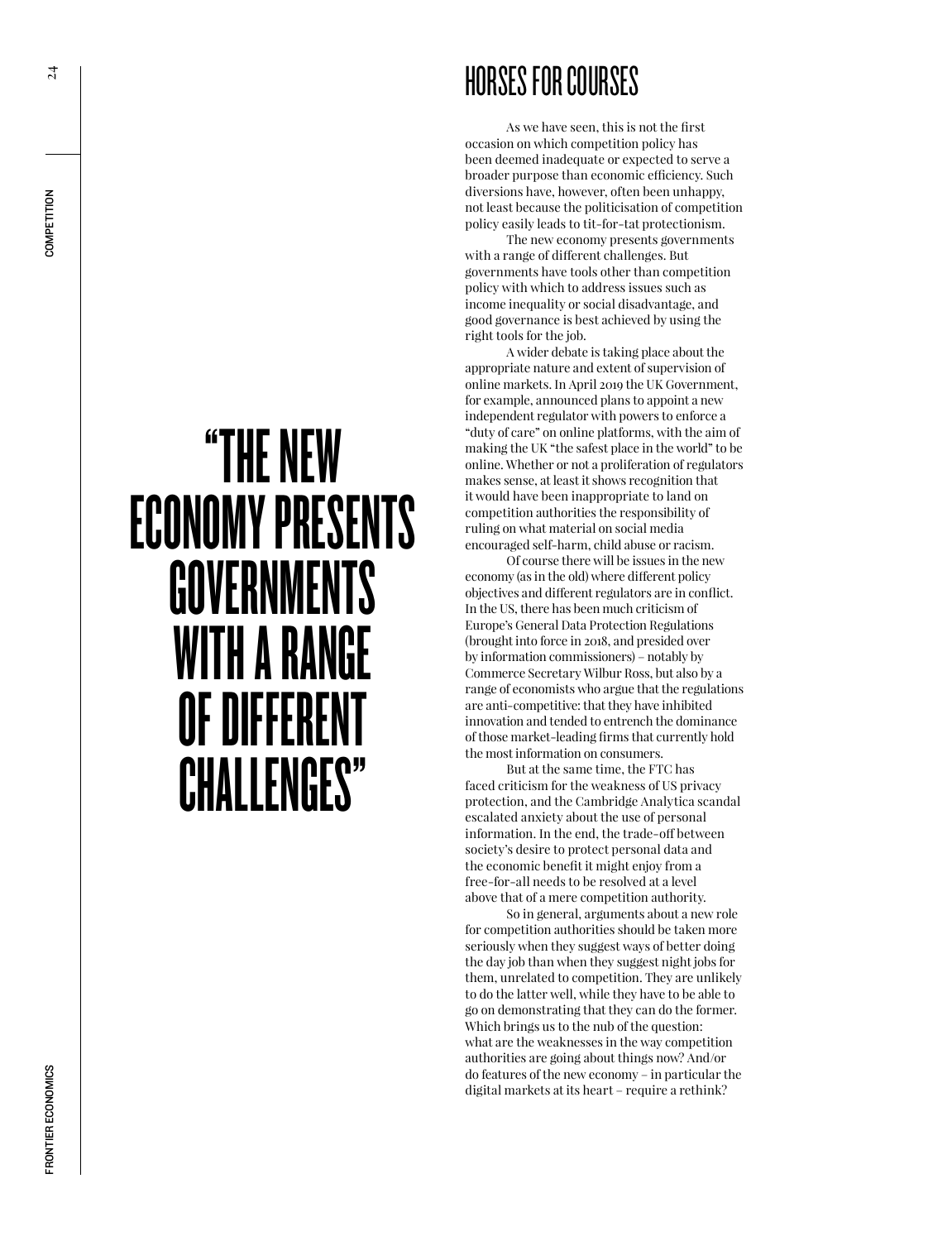#### FAST FORWARD

As with many problems, it helps to focus on the causes rather than the symptoms. According to Professor Haskel, the issues raised by "capitalism without capital" stem from the speed with which ideas can be replicated and propagated. In the traditional world of tangible assets, it takes time to build scale: if you want to double your capacity to produce steel, you will need to spend years building a new steel plant. But when the most important competitive assets are ideas, they can be copied and scaled rapidly.

This means that businesses based on intangibles can grow very rapidly and, potentially, build a commanding market lead before their competitors have got out of bed. In digital markets this is exacerbated by a second factor: network effects. Many of the world's leading digital services are, in effect, platforms whose main function is to bring consumers together with other consumers (e.g. social or professional networks) or with businesses looking to sell them goods or services (e.g. hotel, takeaway or taxi service platforms).

The attraction of these platforms to consumers and businesses alike increases with the number of users. People are unlikely to be interested in a social network that none of their friends have joined, or a restaurant booking platform with none of the restaurants they like to eat at. However, these beneficial network effects can also lead markets to "tip" towards a single platform, resulting in markets in which one competitor attracts almost all consumers and businesses.

However, a shift to winner-takes-all competition (and the increase in market concentration that may accompany this) need not imply a reduction in competitive pressure. After all, the greater the prize, the stronger the incentive to fight for it. And while businesses built on fast-moving intangible ideas can rapidly build up an impressive lead, they are by the same token vulnerable to other businesses with newer, even better, ideas.

The first two decades of the new millennium have been rife with examples of new challengers demolishing the apparently unassailable leading position of industry titans. And the trend has continued since the financial crisis. Of the ten largest firms (by market capitalisation) in 2009, only two were still on the list in 2018. As the old adage tells us, the higher you rise, the harder you fall.

But that degree of churn may prove to be exceptional, reflecting transition to the new economy. The top corporate names on the leaderboard in the early 2000s were still financial firms and oil giants, as compared with today's technology superstars. Moreover, many of today's leading Big Tech firms are not (or not only) originators of ideas that may be competitively vulnerable to the next big thing, but providers of digital platforms for ideas, and so may facilitate the next big thing, or have a yes/no say as to whether the next big thing arrives.

In an environment in which investment in intangible ideas is increasingly outstripping investment in physical assets, the arenas in which these new ideas can be brought to market may have more enduring value than the ideas themselves. The world's leading digital platforms may be simultaneously innovation accelerators and competition bottlenecks, bringing the best new technologies to the world's consumers or blocking their access to them.

There are therefore four linked characteristics of digital markets that create headaches for competition authorities:

- The strong role innovation plays in the competitive process combined with the speed with which new ideas can take hold, leading to potentially very dynamic markets whose future evolution is harder to predict on the basis of past performance.
- The accumulation of intangible assets that are the source of both strong competitive advantages and consumer benefits. Giving rivals access to these assets in order to strengthen competition without diluting the incentives to innovate, and the accompanying consumer benefits, is not straightforward.
- The market position of platforms in particular, with strong network effects, and economies of scale and scope that are hard to replicate, for which it is difficult to devise workable access schemes that both strengthen competition and protect incentives to invest in them.
- The dual role of platforms as vehicles that can accelerate the growth and success of businesses offering innovative new services, and as gatekeepers that could, potentially, use their position to undermine these businesses as competitors.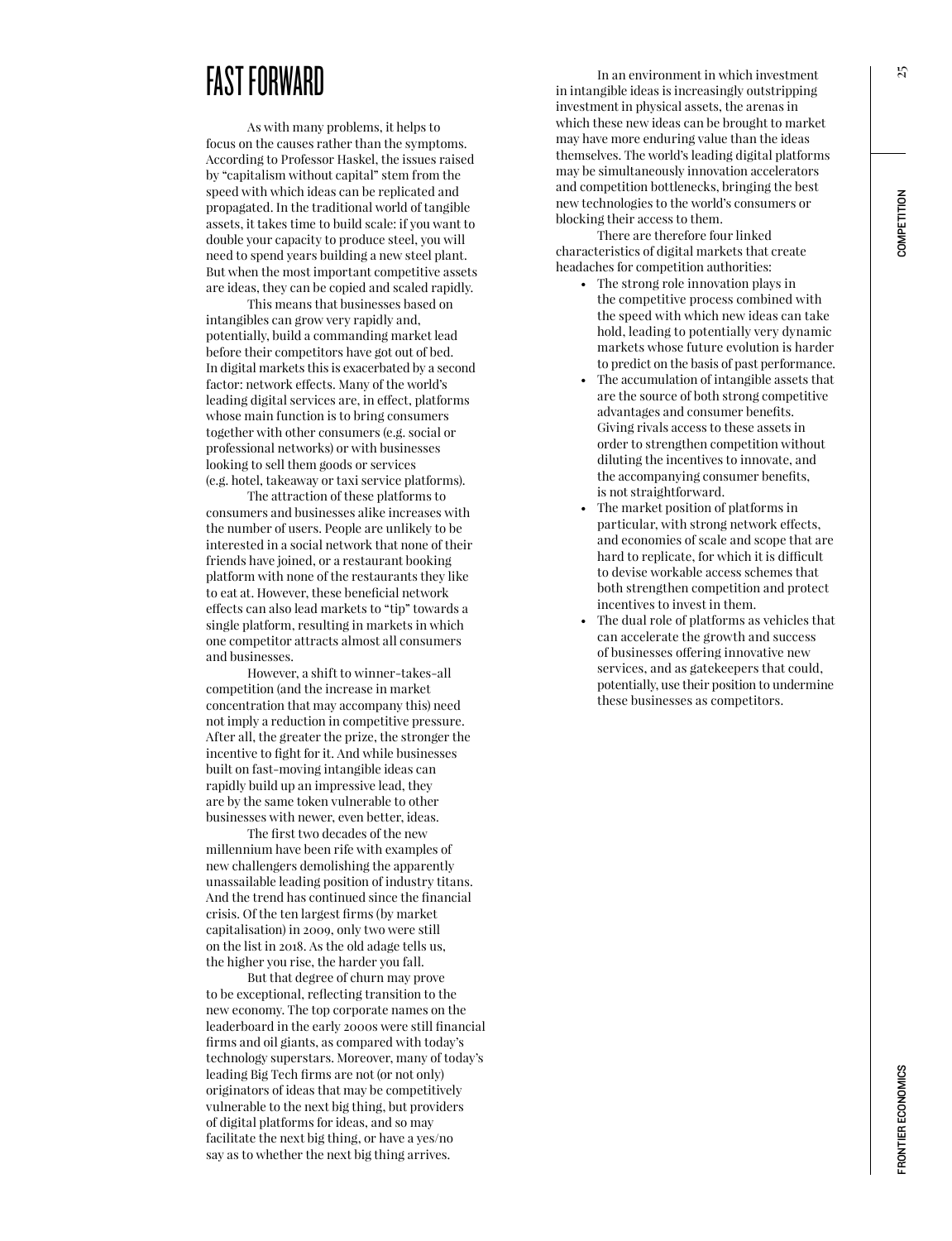

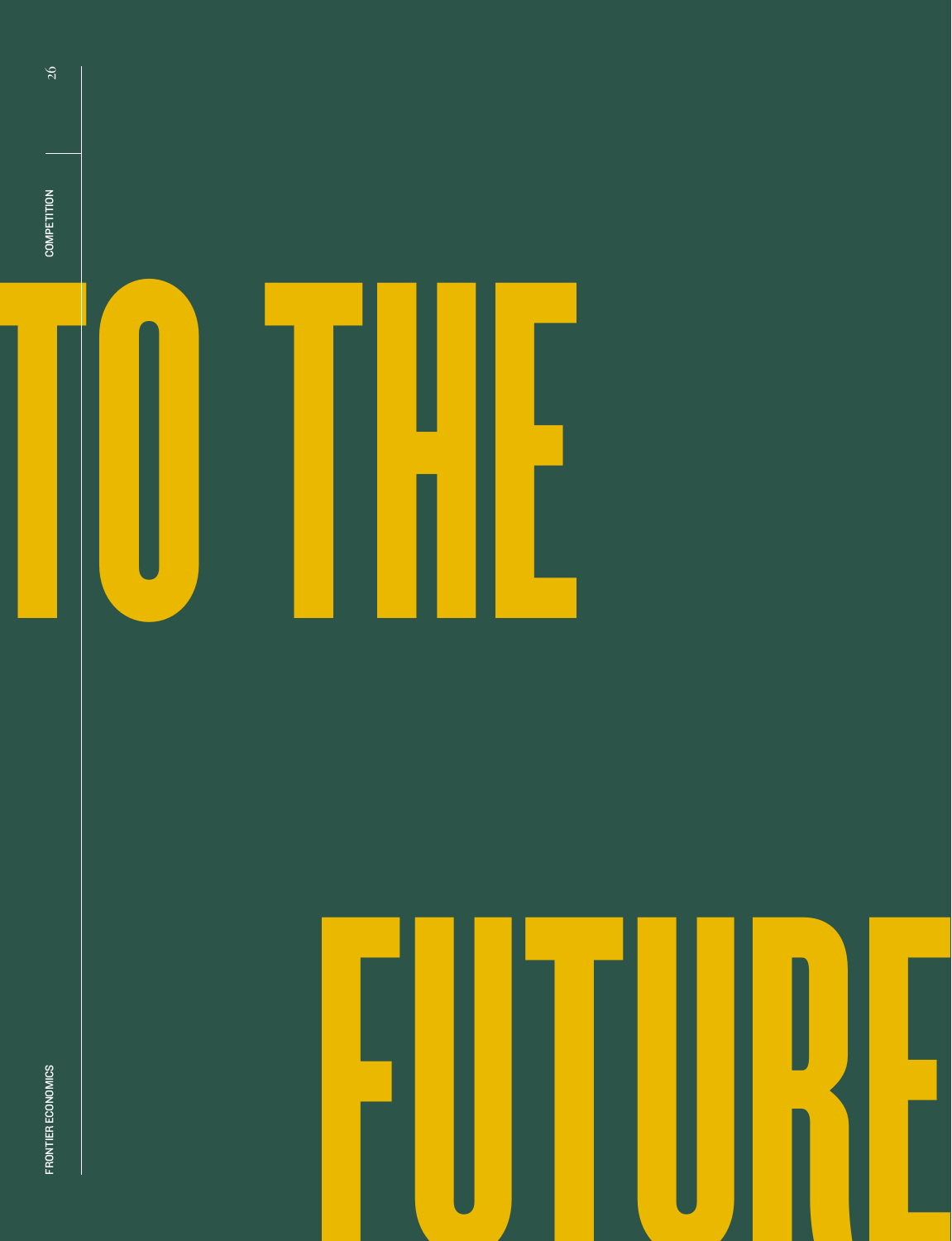# BACK

#### BACK TO THE FUTURE

So how well equipped is competition policy to address these challenges? First, the good news. Many of the analytical frameworks that economists have developed for addressing competition in traditional markets remain – at heart – every bit as relevant to assessing competition in digital markets. In merger assessment, for example, the shift away from focusing on market concentration to thinking more directly about the closeness of competition between the merging parties means that competition authorities are better equipped to think about competition in the winner-takesall environments that characterise many digital markets.

In such markets, concentration will almost inevitably be high, irrespective of the level of competitive pressure that firms actually face. What really matters is whether the merging firms regard one another as an existential threat in their struggle for the market, or alternatively whether – by merging – they would stand a better chance of taking the battle to the current market leader. Similarly, the analytical tools that competition authorities now routinely use to explore the impact of vertical mergers have given them a useful start to thinking about the relationship between digital platforms and the businesses that may rely on them.

In one important respect, however, the toolkit is struggling. The analytical frameworks and sources of evidence that competition authorities use are overwhelmingly geared towards assessing competition through the lens of classical economics, with its assumption that competition is an essentially static phenomenon. Hayek's call for competition to be recognised as a fundamentally dynamic process has still not adequately been answered. The problem may have been worrying economists for decades, but the fluidity of digital markets and the critical role that innovation has played in driving competition have brought this into sharp focus.

The way in which economists use data in antitrust investigations is a case in point. Economists like to think they have become increasingly good at measuring, describing and predicting consumer behaviour. The "demand side" of retail markets is now something for which competition economists have a heaving toolbox. You want to know whether (and to what extent) private-label granola is a substitute for branded granola? No problem – there are at least five types of economic analysis in the toolbox. And at least five increasing levels of sophistication to the econometric models that could help get you to the answer.

But an obvious weakness of data is that it is necessarily historic. To use it to reach conclusions about the future, or even the present, requires an assumption that the world doesn't change. That would seem to fall well short of the Hayekian understanding of competition as a dynamic process.

In practice, the assumption that the future will be like the past does not work too badly when examining the demand side of a market. Consumers are, generally, creatures of habit, predictable even in the way they respond to changes in fashion, as behavioural economics has helped to demonstrate.

Historically, it has also seemed reasonable to assume that nothing on the supply side will change very fast, either. And in many mature markets this is true. In a world where companies' main assets are production facilities that take years of investment and reputation-building to establish, rapid change is not to be expected. But that presumption really starts to creak when the authorities focus on sectors of the economy where innovation is relentless, and where firms' ability to scale rapidly using digital technology makes for a highly dynamic supply side.

COMPETITION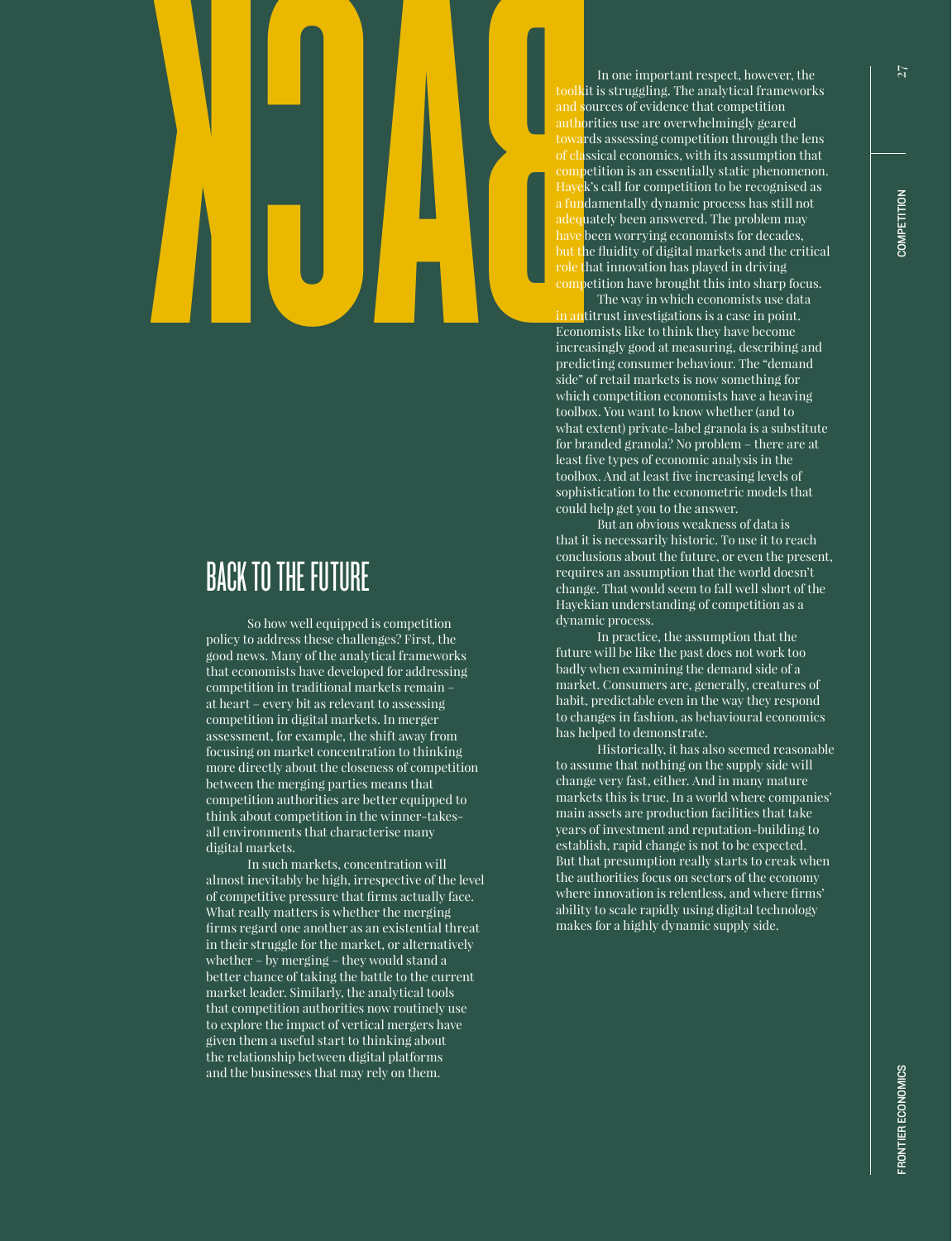# IF AT FIRST...

Despite these challenges, competition regulators have been far from idle. Competition authorities in Europe in particular have taken action against what they have seen as abusive behaviour by the GAFAMs (Google, Amazon, Facebook, Apple and Microsoft), pinpointing a range of behaviours aimed at entrenching their positions or extending their reach into new areas of business with "killer" acquisitions:

- Since 2010, the EC has fined Google's parent, Alphabet, a total of €8.25 billion with respect to three findings of abuse of dominance. The EC found that Google Search gave preferential treatment to Google's own comparison shopping service; that Google required manufacturers to pre-install Google Search on smartphones using Google's Android operating system; and more recently (in March 2019) that Google imposed a number of restrictive clauses in contracts with third-party websites which prevented their rivals from placing their search adverts on these websites.
- In February 2019, the Bundeskartellamt ordered Facebook to obtain the consent of users in Germany before combining their user data with the user data of other apps, including WhatsApp and Instagram.
- Under pressure from the EC and German competition authorities, Amazon and Apple agreed in 2017 to end the decade-long audiobook exclusivity deal that followed the purchase of Audible. Amazon has also come under investigation by the Bundeskartellamt in connection with price parity clauses. And in September 2018, the EC opened an investigation into Amazon's use of merchant data.
- Most importantly for Amazon, it has begun to come under more hostile scrutiny in the US. While the competition authorities almost waved through its acquisition of Whole Foods in 2017, and have so far found little to criticise in the company's market behaviour, the realisation that Amazon now facilitates over half of all e-commerce in the US has brought criticism down on the heads of the regulators themselves.

• As for Microsoft, in the US competition authorities started making inquiries as far back as the 1990s, while Europe has had several bites at the cherry. In 2004, the EC ruled that Microsoft had abused its market dominance and had to allow non-Microsoft servers to work Windows computers and services. In February 2008, the EC fined Microsoft nearly €900 million for charging "unreasonable" royalty fees. Another €561 million fine was imposed in 2013, for failing to comply with the EC's ruling that it had to allow users easier choice of a web browser.

However, mergers and acquisitions are conspicuous by their absence from this list of enforcement activities. On one reading, there is little to see: it is notable that Figure 1.3, which lists the world's 20 biggest mergers over the past 20 years, includes none of the GAFAMs.

But some have questioned whether the competition authorities should have been more alive to digital markets mergers that have sneaked under the radar. The debate over acquisitions made by the GAFAMs illustrates the thorny questions that these trends are creating for antitrust watchdogs. The charge is not that they are allowing killer whales to gang up: it is that they are permitting shoals of small fish to disappear through "killer acquisitions", whereby large tech firms buy up small promising rivals in order to avert the threat of future competition.

#### FIGURE 1.3: TOP 20 MERGERS IN THE PAST 20 YEARS

| Year | <b>Companies merging</b>                        | \$bn |
|------|-------------------------------------------------|------|
| 1999 | Vodafone-Mannesmann                             | 183  |
| 2000 | AOL-Time Warner                                 | 165  |
| 2015 | Dow Chemical-DuPont                             | 130  |
| 2015 | Verizon Chemical-Verizon Wireless               | 130  |
| 1999 | Pfizer-Warner-Lambert                           | II2  |
| 2015 | Anheuser-husch-SARMiller                        | 107  |
| 2015 | Heinz-Kraft                                     | 100  |
| 2007 | RFS Holdings-Abn Amro                           | 98   |
| 2018 | <b>AT&amp;T-Time Warner</b>                     | 85   |
| 2016 | Linde-Praxair                                   | 85   |
| 2015 | <b>Charter Communications-Time Warner Cable</b> | 79   |
| 2000 | Glaxo Wellcome-SmithKline Beecham               | 76   |
| 2004 | Royal Dutch Petroleum-Shell Transport & Trading | 75   |
| 2019 | Bristol-Myers Squibb-Celgene                    | 74   |
| 2006 | AT&T-Bell South                                 | 73   |
| 2001 | Comcast-AT&T Broadband                          | 72   |
| 2016 | Walt Disney-21st Century Fox                    | 71   |
| 2015 | Actavis-Allergan                                | 71   |
| 2015 | Royal Dutch Shell-BG                            | 70   |
| 2017 | CVS Health-Aetna                                | 70   |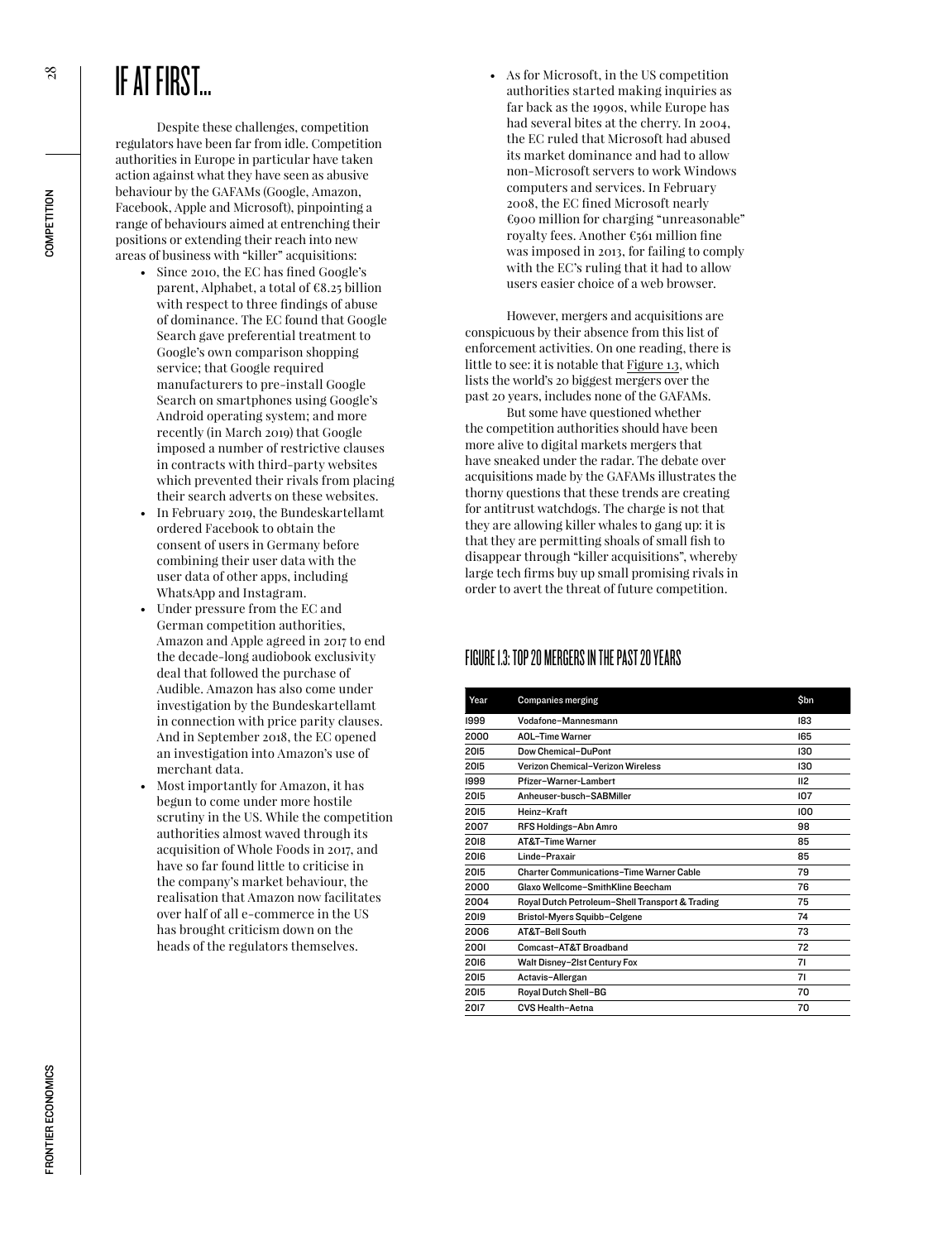# "DESPITE THESE CHALLENGES, COMPETITI REGULATORS HAVE BEEN FAR FROM IDLE"

"Killer acquisitions" are not a new concern – they were raised as an issue in the pharmaceuticals sector, for example, long before the focus turned to Big Tech. But unlike in pharma, the acquisitions by large digital platforms often do not target companies offering similar competing products. More often the targets will offer a materially different service, which may be competing with the services of the acquired firm, but which could also be reasonably considered to be a complementary or even independent service.

When Instagram was acquired by Facebook, for example, it had 30 million users and no revenues. Only five years later, Instagram had 600 million users and the prospect of being a multi-billion-dollar enterprise in its own right. Some have interpreted this as a blemish on the record of competition authorities – that in allowing the acquisition of Instagram to "slip through the net", they permitted the world's leading social media platform to take over a would-be challenger.

But it was far from clear at the time of the acquisition that Instagram would develop as an alternative to Facebook, rather than as a service that consumers used for a different purpose. Similarly, it remains unclear whether Instagram would have reached hundreds of millions of users were it not for the investment, expertise and access to markets provided by Facebook.

While considering the dynamic aspects of competition in these markets has become ever more important, it is important to be sure that this does not translate into a lowering of the standards of proof or the application of a priori assumptions about that evolution of the market. The analysis must continue to be guided by the evidence available. If not, competition authority decisions risk doing more harm than good.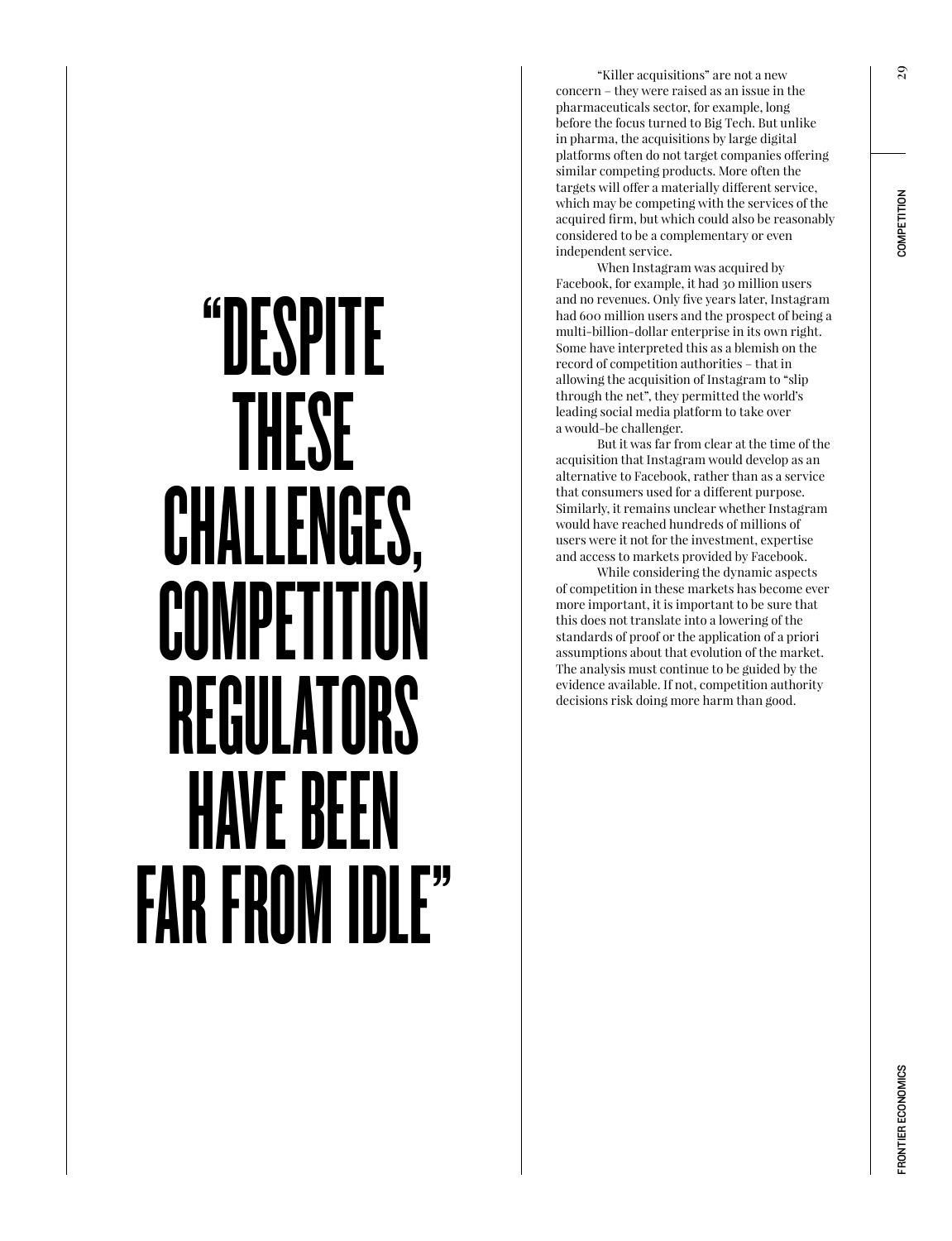## KEEPING THEIR HEADS

Of course, it helps to keep the recent controversies in perspective: as King Hammurabi's stone tablets and Diocletian's price caps remind us, intense political interest in competition policy is nothing new. But new thinking is undoubtedly required to address the challenges posed by the distinctive dynamics of competition in digital markets. And economists need to play their part, taking the criticisms on the chin, rather than adopting the comfortable role of naysayers.

Recognising this challenge, competition authorities in all major jurisdictions have begun investing significantly in learning more about specific features of these markets. They have been recruiting technical specialists and commissioning experts in the new markets. In the spring of 2019, three special advisers to the European Competition Commissioner, Jacques Crémer, Yves-Alexandre de Montjoye and Heike Schweitzer, published a report into competition policy for the digital era.

The report called for evolution rather than revolution, concluding that there was no need to rethink the fundamental goals of competition law, and struck a broadly optimistic note. However, a number of the authors' proposals are likely to prove controversial (and, arguably, somewhat closer to the "revolutionary" end of the spectrum of regulatory reforms than the authors suggested). While the report made a wide range of recommendations, a common theme underpinning many was that the standard of proof in regulating digital platforms should be changed, in essence shifting from a permissive presumption of "innocent until proven guilty" to a markedly more sceptical "guilty until proven otherwise". For example, the authors proposed that when considering the actions of leading digital platforms:

*…one may want to err on the side of disallowing potentially anticompetitive conducts, and impose on the incumbent the burden of proof for showing the pro-competitiveness of its conduct…* and that

*…even where consumer harm cannot be precisely measured, strategies employed by dominant platforms aimed at reducing the competitive pressure they face should be forbidden in the absence of clearly documented consumer welfare gains.*

Similarly, in his final report on digital competition policy in the UK in March 2019, Professor Furman opined that:

*…The biggest missing set of policies are ones that would actively help foster competition. Instead of just relying on traditional competition tools, the UK should take a forward-looking approach that creates and enforces a clear set of rules to limit anti-competitive actions by the most significant digital platforms while also reducing structural barriers that currently hinder effective competition.*

In his view, merger control:

*…needs to become more active with an approach that is more forward-looking and more focused on innovation and the overall economic impact of mergers. Even with clearer ex ante rules, ex post antitrust enforcement will remain an important backstop – but it needs to be conducted in a faster and more effective manner for the benefit of all of the parties.*

# "AND ECONOMISTS NEED TO PLAY THEIR PART, TAKING THE CRITICISMS ON THE CHIN"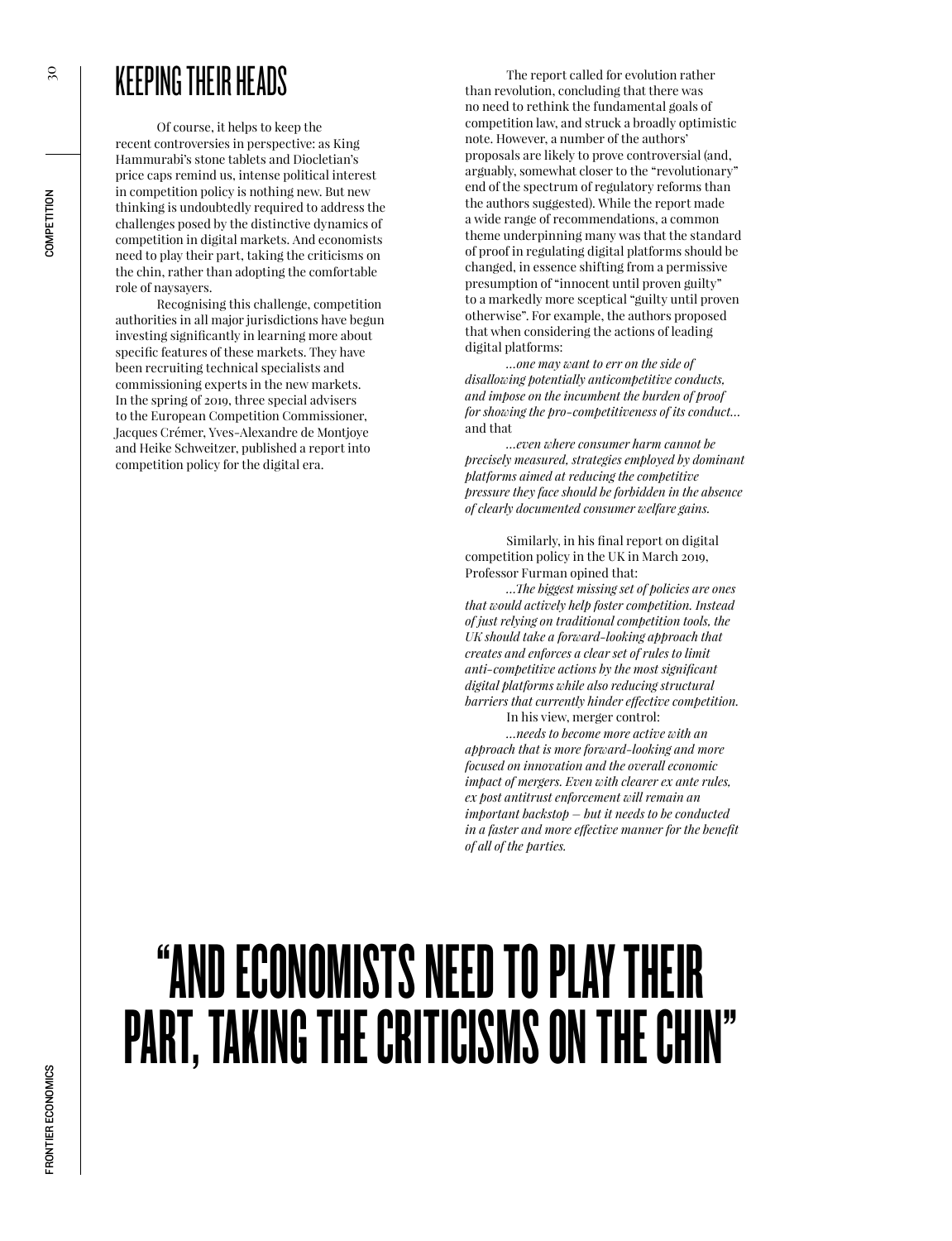The report argued that the authorities should impose specific measures on designated strategic digital platforms; that their decision criteria should include not only how likely a merger is to reduce competition, but also the likely magnitude of such an impact; and that interim measures should be used more frequently to safeguard consumers from potential harm while competition investigations were underway.

These proposals by Crémer et al and Furman to shift the standard of proof and introduce interim measures are understandable, but not without their risks. They reduce the risk of Type II errors (failing to pick up damaging anti-competitive conduct, or failing to do so until the damage is already done) but by the same token they increase the risk of Type I errors (picking up too many possible problems, and so delaying and discouraging new services or practices that would deliver benefits for consumers). These proposals to slow down and regulate the behaviour of leading platforms are likely to give fuel to critics who argue that too much "red tape" has already resulted in Europe lagging behind its competitors in the digital innovation stakes. (As many have pointed out, it is notable that all of the GAFAMs originated in America, not Europe.)

So if Frontier were advising a modern King Hammurabi (the EU Competition Commissioner?) on a manifesto for reform, what rules would we suggest that he etch into his (digital) tablet? As with all the best sets of commandments, let's start with the "don'ts":

#### **01. Don't overload antitrust enforcement with responsibilities above its pay grade.**

01

Competition watchdogs should be mindful that measures to promote and safeguard effective competition in digital markets may sit uneasily alongside – or potentially come into direct conflict with – measures designed to satisfy other policy objectives such as safeguarding data privacy or checking online abuse. But as discussed above, competition authorities (and, truth be told, economists in general) are not well placed to make judgements about the trade-offs between these wider societal and moral values. Government itself needs to make the tough calls in these circumstances, with the help of advisers and/or regulators with specific skills in the other issues thrown up by the online world.

#### **02. Don't ditch the old – but do diversify.**

issues thro<br> **02. Don't defined the properties of the new eco**<br>
disappeare<br>
exist with<br>
Anyone call<br>
competition<br>
that not all<br>
importion<br>
framework<br>
toolkit may<br>
mature may<br>
have becom<br>
co-existing<br>
regional may<br>
This cal For all the focus on digital markets and the new economy, the "old" economy has not disappeared (after all, smartphones would not exist without metals, plastics and electricity). Anyone calling for a complete retooling of competition policy would do well to consider that not all industries are characterised by rapid innovation and that the stable "classical" analytical framework underpinning much of the existing toolkit may apply quite adequately to many more mature markets. The key point is that markets have become more diverse: the "new economy" co-existing with the "old economy", and local or regional markets co-existing with global ones. This calls for a greater diversity of tools.

#### **03. Don't let the availability of evidence dictate the analytical framework.**

er and<br>stion.<br>finition<br>e above)<br>h, But it is<br>ridiculed<br>example,<br>nt in 1978,<br>was a<br>t could be<br>teristics.<br>easy<br>which<br>in<br>sting<br>enges in<br>termed. This temptation may be difficult to resist when some types of evidence are hard to come by – e.g. on the willingness of consumers to substitute between different platforms, when they are free to use. Some commentators – including Crémer et al – have called for a return to a "characteristics-based" approach to market definition for digital markets: i.e. one based on a subjective description of the character and functionalities of the platforms in question. Indeed the EC's approach to market definition in the recent Google Shopping case (see above) arguably followed just such an approach. But it is one that in the past led to some much-ridiculed market definition decisions. Take, for example, an infamous European Court judgement in 1978, which appeared to conclude that there was a distinct economic market for fruit that could be eaten by toothless people:

*...The banana has certain characteristics, appearance, taste, softness, seedlessness, easy handling, a constant level of production which enable it to satisfy the constant needs of an important section of the population consisting of the very young, the old and the sick.*

It would be a shame if the challenges in identifying evidence in digital markets tempted competition watchdogs to revert to a technique that was so discredited four decades ago.

#### **04. Resist over-ambitious plans for you to turn yourself from an enforcement authority into a supervisory one, with different political and public expectations.**

is is quite another, for<br>
ities historically do<br>
capacity, "Interim<br>
market interventions<br>
of Type II errors<br>
risk responsibility<br>
ng placed at the door of<br>
g steps in this direction<br>
suggested below<br>
i with care. Detecting breaches of competition law and opining on mergers is one thing: maintaining supervision of the behaviour of all enterprises operating in your markets is quite another, for which competition authorities historically do not have the capability or capacity. "Interim measures" and/or *ex ante* market interventions not only create the danger of Type II errors identified above; they also risk responsibility for all market failures being placed at the door of the regulator. When taking steps in this direction – even those cautious ones suggested below the watchword is: proceed with care.

FRONTIER ECONOMOMORGEN FRONTIER EN DIE GESCHIER EIN DIE GESCHIER EIN DIE GESCHIERUNG EIN DIE GESCHIERUNG EIN D<br>FRONTIER ECONOMOMORGEN **RONTIER ECONOMICS** 

 $\overline{1}$